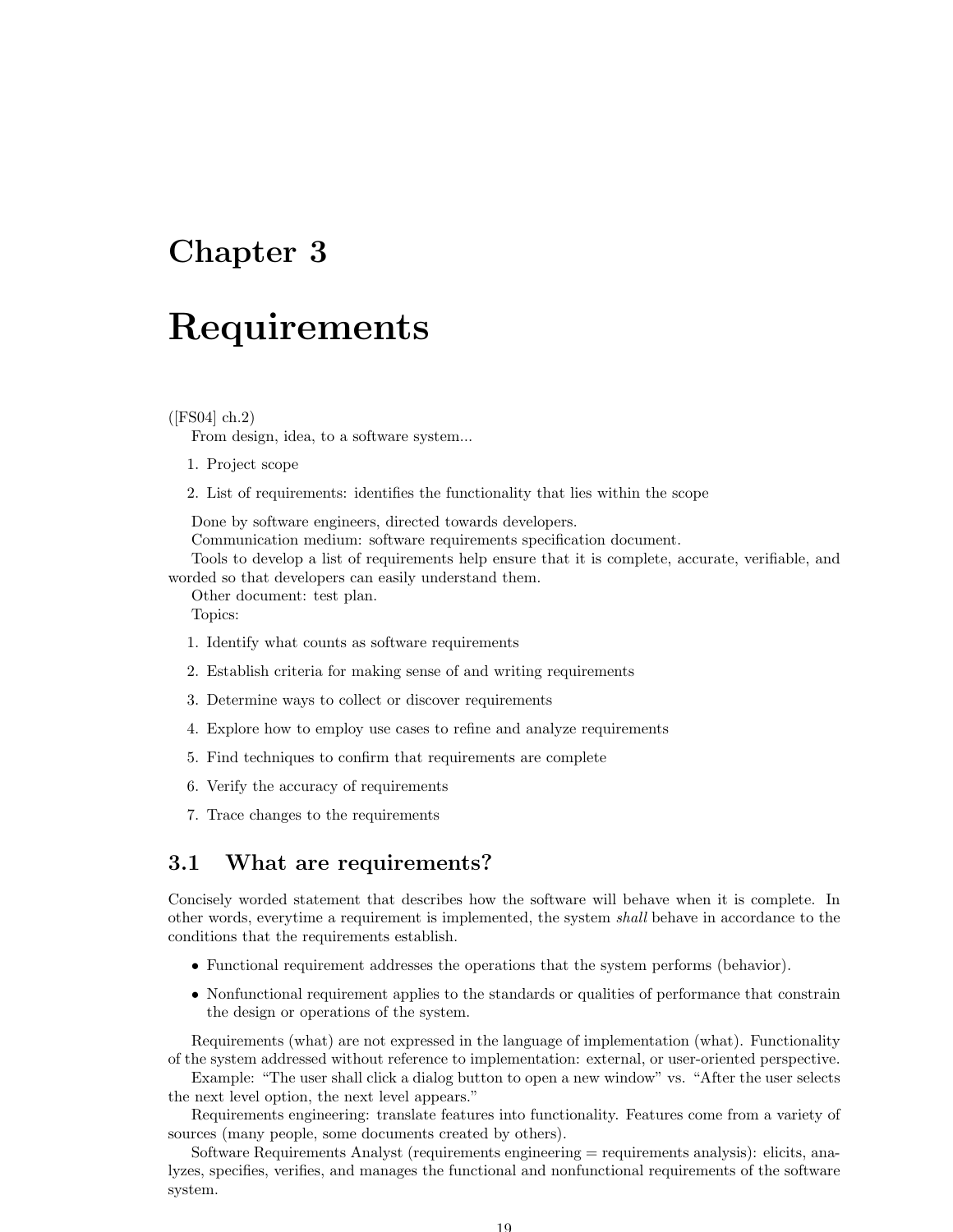# 3.2 Why requirements?

Engineering involves stating and solving a problem. Requirements is how the problem is stated. (engineer vs. hacker/performance artist)

- Solving the problem: problem must be clearly and precisely stated
- Planning: without precise specification of all behaviors, impossible to evaluate the time needed to implement the system
- Testing: without complete list of behaviors to be supported, impossible to test whether a system implemented actually behaves as it is supposed to
- Extension
- Cost (efficiency of implementation)
- Maintainability
- Process improvement (meet CMM)

# 3.3 Software Requirements Specification

Software Requirements Specification (SRS) document: list of formally stated requirements. May also combine other approaches to requirements specification (e.g. in [FS04] add case-driven specification).

IEEE provides a document template for SRS (IEEE standard 830), that serves as a starting point to be tailored to a specific project:

- Table of Contents
- Introduction
	- Purpose
	- Scope (general constraints)
	- Definitions, acronyms and abbreviations
	- References
	- Overview (diagram, subsystems organization and interactions)
- Overall description (optional)
	- Product perspective (refer to design document, describe genre of the game, brief description of the game mechanics)
	- Product functions (break down into different subsystems-or modules)
	- User characteristics (profile the player of the game)
	- Constraints
	- Assumptions and Dependencies (DirectX, OpenGL, Win32, etc.)
- Specific requirements
	- External interface requirements
		- ∗ User interfaces (keyboard, mouse, joystick, gamepad, etc.; screens and menus, possibly from design document)
		- ∗ Hardware interfaces (modem, joystick, audio, video, etc.)
		- ∗ Software interfaces (software dependencies: OS, libraries, etc.)
		- ∗ Communications interfaces (modem)
	- Functional requirements (break down requirements according to subsystems or components to which they apply)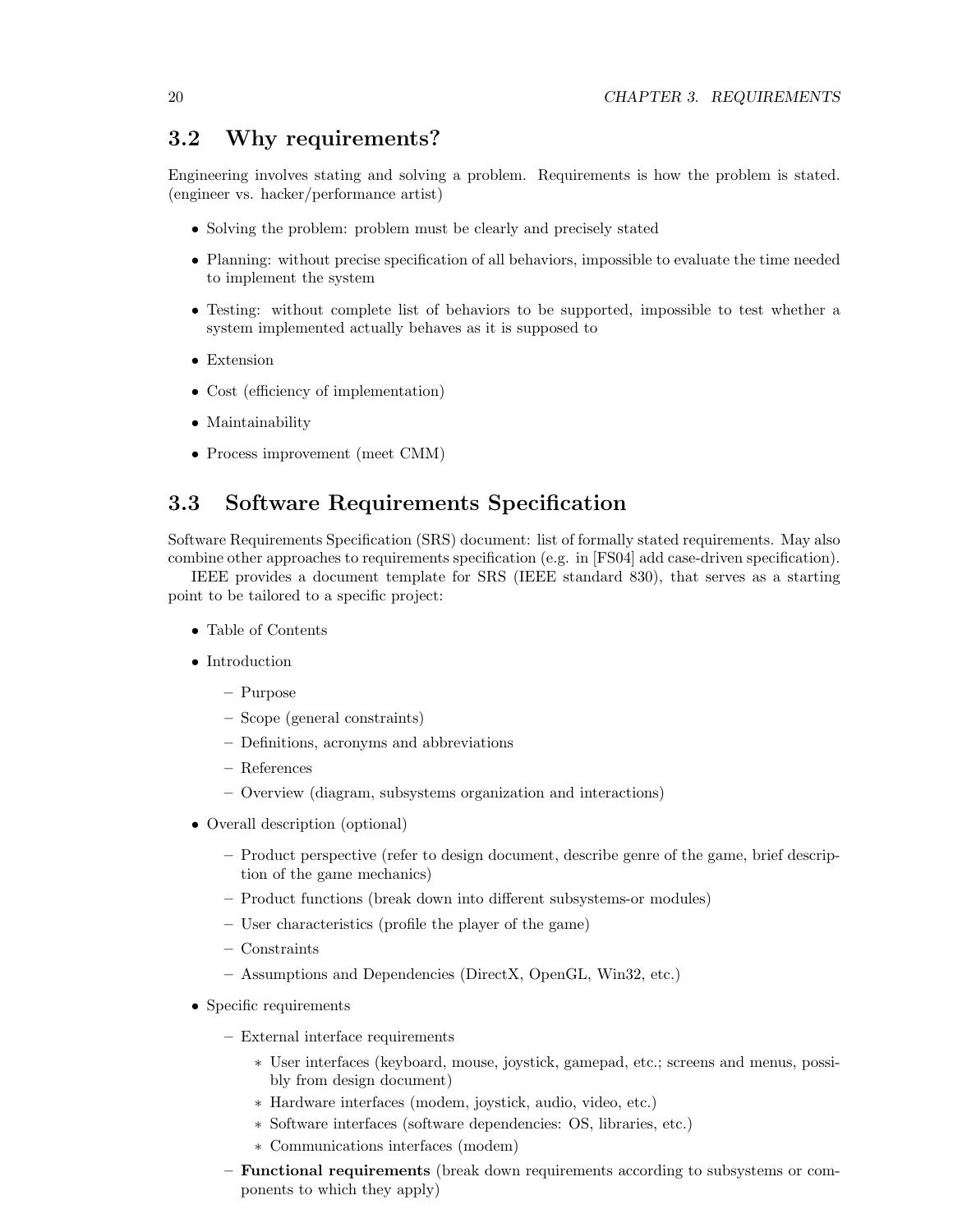#### 3.4. ENGINEERING REQUIREMENTS 21

- ∗ Subsystem A (state requirements, number each requirement)
- ∗ Subsystem B
- ∗ etc.
- Performance requirements
	- ∗ Standards (for specific markets)
	- ∗ Hardware limitations
- Design constraints
	- ∗ Availability (for networked/distributed systems)
	- ∗ Security
	- ∗ Maintainability (how to upgrade, fix, etc.)
- Other requirements
- Appendices (additional documents)
- Index

## 3.4 Engineering Requirements

Main delivery of the requirements engineering process is Software Requirements Specification (SRS).

Engineering is an iterative and incremental process, so is requirements engineering. The proposed approach (not a methodology) defines four increments (or phases), iterated as many times as necessary (or possible)..

The four phases are:

- Elicitation: gather information about requirements from the design document and other sources; create a first draft of the SRS.
- Exploration: create a candidate list of use cases (game context use case, sixty second scenario); create an initial list of requirements; update the SRS
- Analysis: Develop use cases based on candidate list; test initial list of requirements for completeness and validity; add use cases and requirements; generate a test case for each use case.
- Refinement: Prioritize the requirements; create a requirements matrix; refine requirements language; refine test cases; refine SRS.

15th IEEE International Requirements Engineering Conference (Dehli, India, October 2007). Theme: Understanding Requirements in the Global Economy

"As software development is now part of the global economy, requirements engineering is the key bridge between the customer and supplier. Understanding and translating users' needs into effective solutions has always been vital: however, as development is outsourced requirements have to reflect cultures and languages and local needs. Furthermore, understanding requirements becomes a collaborative activity across time and space."

Topics of interest include, but are not restricted to:

- requirements elicitation, analysis, documentation, validation and verification
- requirements specification languages, methods, processes, and tools
- requirements management, traceability, viewpoints, prioritization, and negotiation
- modelling of requirements (formal and informal), goals, and domains
- prototyping, simulation, and animation
- interaction between requirements and design
- evolution of requirements over time, product families, and variability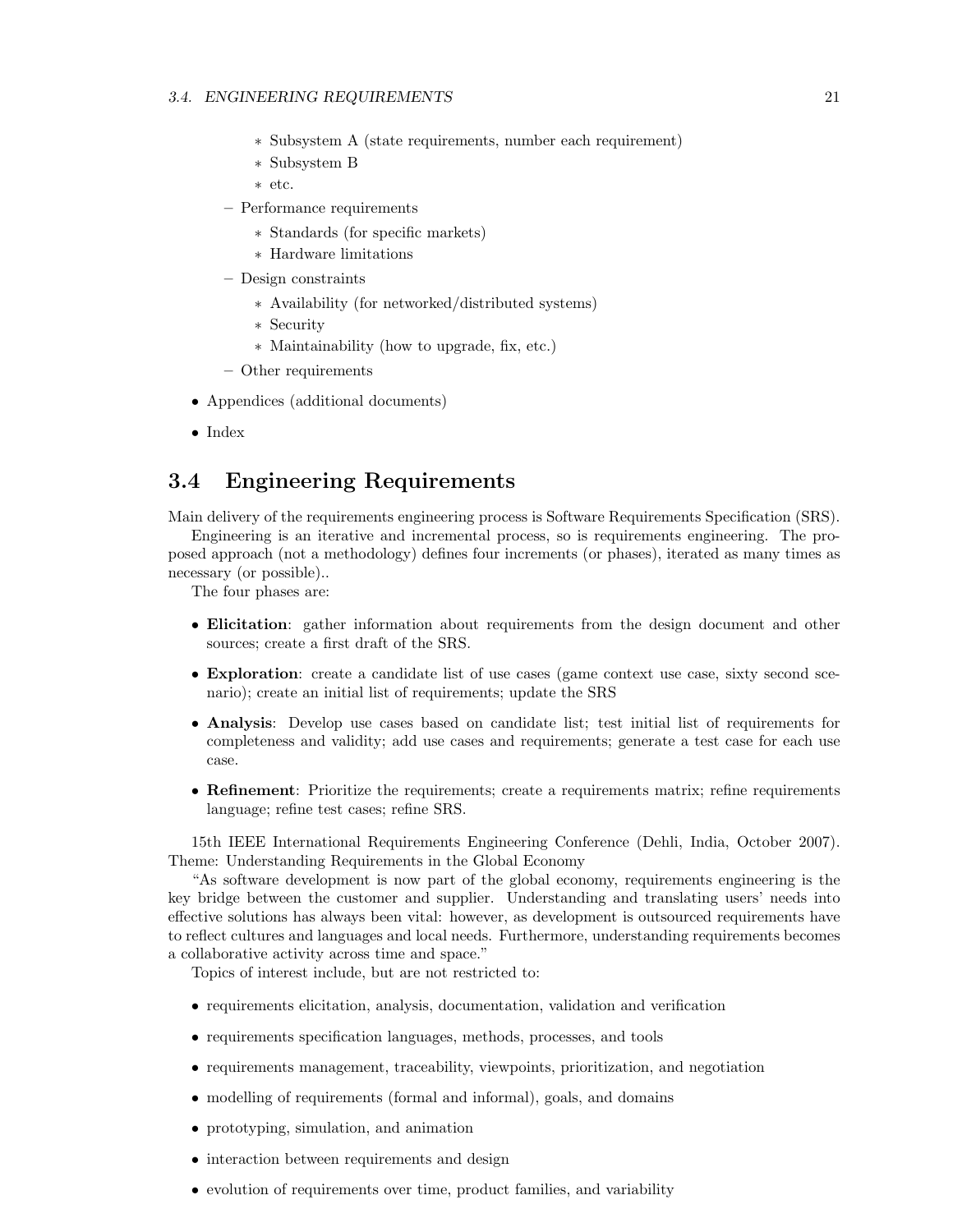- relating requirements to business goals, products, architecture, and testing
- social, cultural, global, personal and cognitive factors in requirements engineering
- collaborative requirements engineering
- domain-specific problems, experiences and solutions

#### 3.4.1 Elicitation

Gather information about requirements from the design document and other sources; create a first draft of the SRS.

- Game description: outer scope (genre, mechanics, etc.) High level
- Play narratives (sixty-second-of-play narratives): inner scope (what it is like to play the game) - Detailed

#### 3.4.2 Exploration

Create a candidate list of use cases (game context use case, sixty second scenario); create an initial list of requirements; update the SRS

develop use cases (start from game narratives) Use cases

- narratives: informal paragraph that tells a story about how the user interacts with the system
- scenarios: more formal, narrative broken down into a numbered sequence of events
- diagrams (UML)

#### Template:

- Use case name
- Requirement(s) explored
- Player (actor) context (role)
- Precondition(s)
- Trigger $(s)$
- Main course of action
- Alternate course(s) of action
- Exceptional course(s) of action

Develop gtame context use cases (outer scope) and sixty-seconds-of-play use cases (inner scope). Concurrently develop use cases and list of requirements.

Expess rquire,emts in active voice, use the verb"shall," and make them pertain to only one feature at a time. Use only one of 2 subjects: "player" and "software." Avoid wording that conveys assumptions about implementation.

#### 3.4.3 Analysis

Develop use cases based on candidate list; test initial list of requirements for completeness and validity; add use cases and requirements; generate a test case for each use case.

Subject candidate requirements to procedures that reveal weaknesses, redundancies and gaps. Develop more use case diagrams.scenarios and activity diagrams.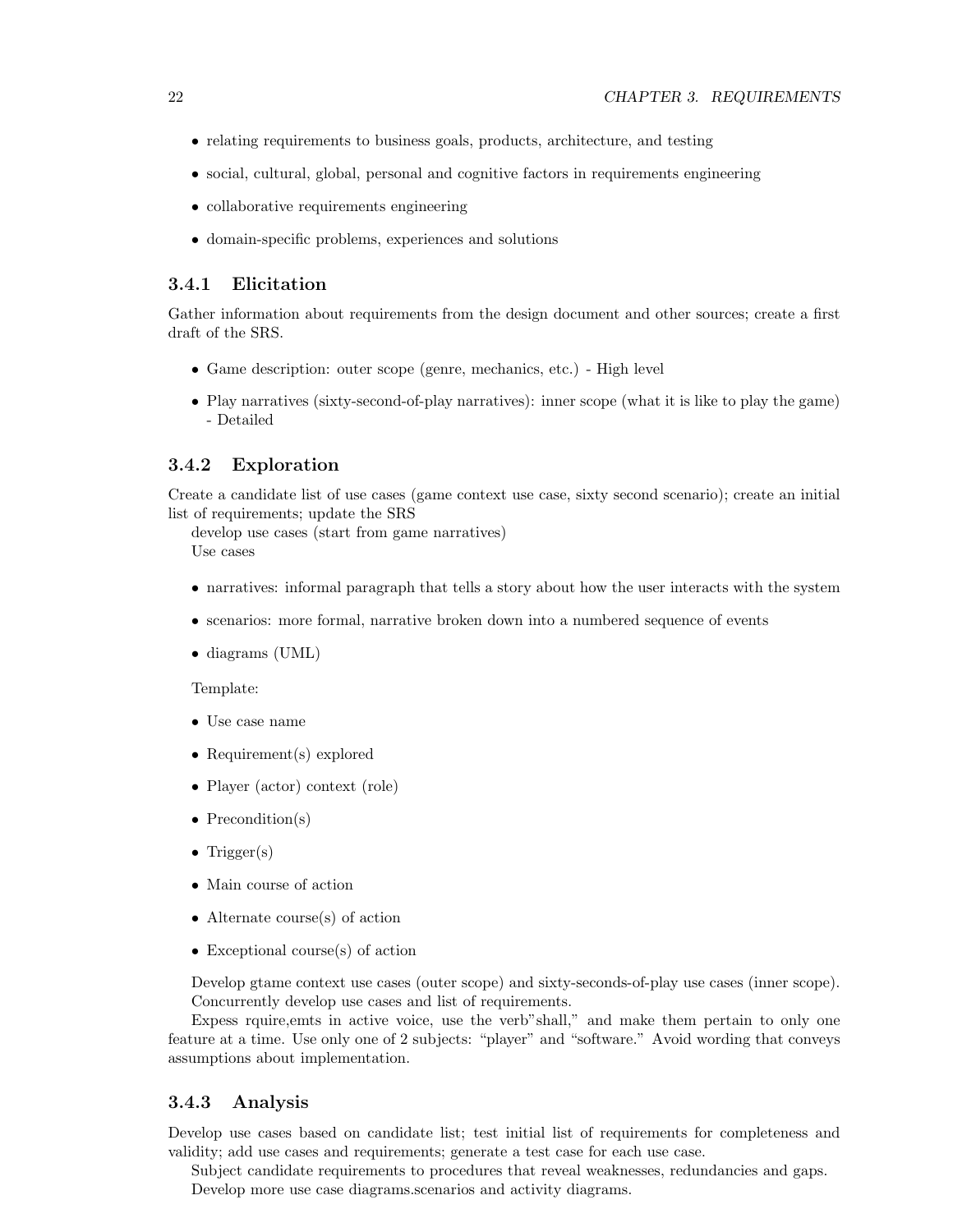#### 3.4.4 Refinement, Verification and Validation

Prioritize the requirements; create a requirements matrix; refine requirements language; refine test cases; refine SRS.

#### 3.4.5 Verification

#### 3.4.6 Management

# 3.5 Unified Modeling Language

Object Management Group's (OMG) Unified Modeling Language (UML; www.uml.org). Current UML specification: version 2.0

#### 3.5.1 Introduction to OMG's Unified Modeling Language (UML)

(Excerpts from www.omg.org/gettingstarted/what is uml.htm)

Modeling is the designing of software applications before coding. Modeling is an Essential Part of large software projects, and helpful to medium and even small projects as well. A model plays the analogous role in software development that blueprints and other plans (site maps, elevations, physical models) play in the building of a skyscraper. Using a model, those responsible for a software development project's success can assure themselves that business functionality is complete and correct, end-user needs are met, and program design supports requirements for scalability, robustness, security, extendibility, and other characteristics, before implementation in code renders changes difficult and expensive to make. Surveys show that large software projects have a huge probability of failure - in fact, it's more likely that a large software application will fail to meet all of its requirements on time and on budget than that it will succeed. If you're running one of these projects, you need to do all you can to increase the odds for success, and modeling is the only way to visualize your design and check it against requirements before your crew starts to code.

The OMG's Unified Modeling Language (UML) helps you specify, visualize, and document models of software systems, including their structure and design, in a way that meets all of these requirements. (You can use UML for business modeling and modeling of other non-software systems too.) Using any one of the large number of UML-based tools on the market, you can analyze your future application's requirements and design a solution that meets them, representing the results using UML 2.0's thirteen standard diagram types.

You can model just about any type of application, running on any type and combination of hardware, operating system, programming language, and network, in UML. Its flexibility lets you model distributed applications that use just about any middleware on the market. Built upon fundamental OO concepts including class and operation, it's a natural fit for object-oriented languages and environments such as  $C_{++}$ , Java, and the recent  $C_{\#}$ , but you can use it to model non-OO applications as well in, for example, Fortran, VB, or COBOL. UML Profiles (that is, subsets of UML tailored for specific purposes) help you model Transactional, Real-time, and Fault-Tolerant systems in a natural way.

You can do other useful things with UML too: For example, some tools analyze existing source code (or, some claim, object code!) and reverse-engineer it into a set of UML diagrams. Another example: Some tools on the market execute UML models, typically in one of two ways: Some tools execute your model interpretively in a way that lets you confirm that it really does what you want, but without the scalability and speed that you'll need in your deployed application. Other tools (typically designed to work only within a restricted application domain such as telecommunications or finance) generate program language code from UML, producing most of a bug-free, deployable application that runs quickly if the code generator incorporates best-practice scalable patterns for, e.g., transactional database operations or other common program tasks. (OMG members are working on a specification for Executable UML now.) Our final entry in this category: A number of tools on the market generate Test and Verification Suites from UML models.

What can you Model with UML? UML 2.0 defines thirteen types of diagrams, divided into three categories: Six diagram types represent static application structure; three represent general types of behavior; and four represent different aspects of interactions: